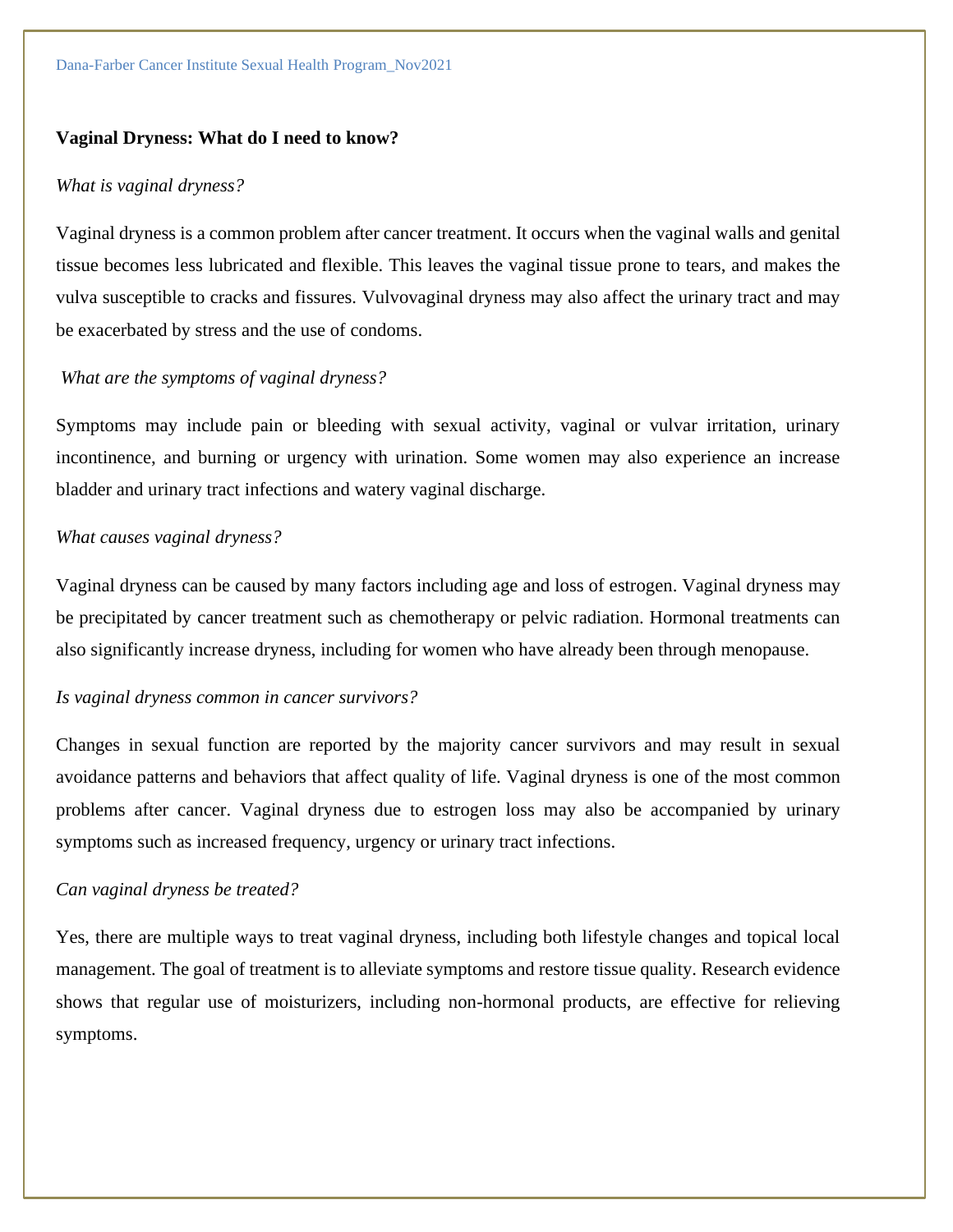## *Moisturizers*

Vaginal moisturizers rehydrate tissue and improve tissue quality because they are absorbed into the skin, adhere to the vaginal lining and mimic natural vaginal secretion. Moisturizers can provide long-term relief for symptoms such as itching, irritation and discomfort and help restore vulvar tissue. Moisturizers can also lower vaginal pH levels which is important for controlling bacterial growth and lowering risk of infection. Cancer survivors may have varying degrees of dryness and may need to apply moisturizers more often than what is recommended to address their symptoms. Moisturizing at least 3 to 5 times per week is ideal; this should include vaginal application and moisturizing external tissues (vulva). Using your fingertip, a small amount should also be applied to the inner vaginal lips, clitoris, and opening to the vagina. Moisturizers should always be applied at bedtime for the best absorption.

| Replens                  | Bio adhesive gel that binds directly to vaginal cells and is fragrance free.                      |
|--------------------------|---------------------------------------------------------------------------------------------------|
|                          |                                                                                                   |
|                          |                                                                                                   |
|                          |                                                                                                   |
| Emerita Personal         | Paraben-free. No mineral oil, or petroleum. No animal testing. Water-based, unscented,            |
|                          | flavorless, and non-staining With Vitamin E, Aloe Vera Gel, Chamomile and Calendula.              |
| Feminine Moisturizer     |                                                                                                   |
|                          |                                                                                                   |
| PrevaLeaf Oasis          | Concentrated water-based cream that is pH balanced for the vagina. Paraben- and fragrance-free    |
|                          |                                                                                                   |
|                          |                                                                                                   |
|                          |                                                                                                   |
|                          |                                                                                                   |
| Ah! Yes Moisturizing Gel | Water-based, pH balanced gel that is paraben- and glycerin-free. No stickiness, fragrance, color, |
|                          | taste or residue.                                                                                 |
|                          |                                                                                                   |
|                          |                                                                                                   |
| Good Clean Love:         | Accurately bio-matches healthy pH, salt balance, and lactobacilli action, petroleum, glycerin,    |
| <b>RESTORE</b>           | and paraben free, condom compatible, vegan                                                        |
|                          |                                                                                                   |
|                          |                                                                                                   |

| Hyalo- GYN | Hyaluronic acid based moisturizer, found to be comparably effective to vaginal estrogen.          |
|------------|---------------------------------------------------------------------------------------------------|
|            | Colorless, odorless, transparent, aqueous, hydrating gel. It acts as a moisturizer and lubricant. |
|            | May also be applied externally to moisturize vulva.                                               |
|            |                                                                                                   |
| Revaree    | Hyaluronic acid based vaginal insert, found to be comparably effective to vaginal estrogen.       |
|            | Relieves vaginal dryness, itching and discomfort.                                                 |
|            |                                                                                                   |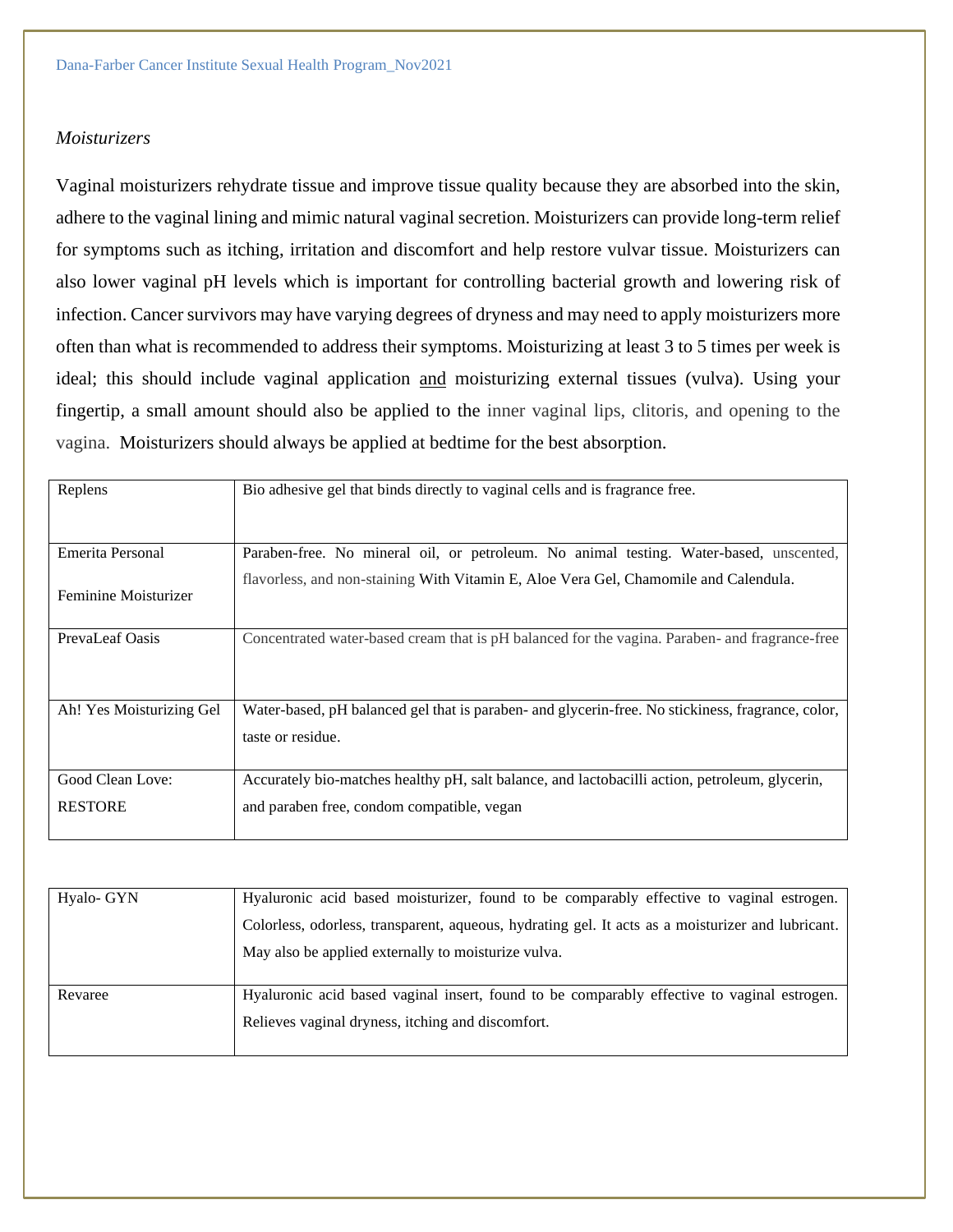Dana-Farber Cancer Institute Sexual Health Program\_Nov2021

| Good Clean Love: |                    | Combination Water/Hyaluronic Acid-based moisturizer. Hypoallergenic, No parabens,             |  |  |  |
|------------------|--------------------|-----------------------------------------------------------------------------------------------|--|--|--|
| BioNourish       |                    | petrochemicals, glycerin or artificial fragrance.                                             |  |  |  |
| Gynatrof         | applicator, vegan. | Water/hyaluronic acid-based moisturizer with vitamin E, glycerin and fragrance free, reusable |  |  |  |

## **Topical Treatment Options**

### *Lubricants*

Lubricants can enhance a woman's own lubrication and temporarily relieve dryness during sexual activity. Lubricants reduce friction and protect against sexual pain by decreasing pressure on the genitals. Wateror silicone-based lubricants are recommended. Caution should be taken with warming or scented lubricants, as they may irritate estrogen-deprived vaginal tissue. For women who are sensitive to yeast infections, they should avoid glycerin-based products which break down to a sugar and promote yeast growth, or flavored lubricants, which may have sugar in them. Avoid petroleum-based products because they can be irritating, damage condoms and diaphragms and can increase risk of infection.

*Water-based*: These lubricants are widely available and with the greatest range of textures (e.g., gel, cream, lotion). They may get sticky quickly but you can add a spray of water to revive the slickness. Water-based products are easy to clean off, safe with condoms, and safe to use internally, externally, and with vibrators and dilators.

*Silicone-based***:** These lubricants offer a slicker feel and do not get sticky. They are not water-soluble, which means they are not absorbed by skin and therefore last longer than water-based lubricants. When used externally, they must be washed off the skin. They do not generally cause irritation or allergic reactions. Silicone-based lubes should not be used with silicone/ rubber toys or silicone dilators because they can break down the rubber over time.

*Hybrid-Lubes:* There are lubricants that are a mix of both water-and silicone-base. They have a natural feel and also last longer because of the silicone. Like other silicone-based lubes, hybrid lubes should not be used with silicone sex toys or dilators

We recommend staying away from Oil-based lubricants such as petroleum jelly and mineral oil because they can cause vaginal irritation and can damage latex condoms and rubber sex toys.